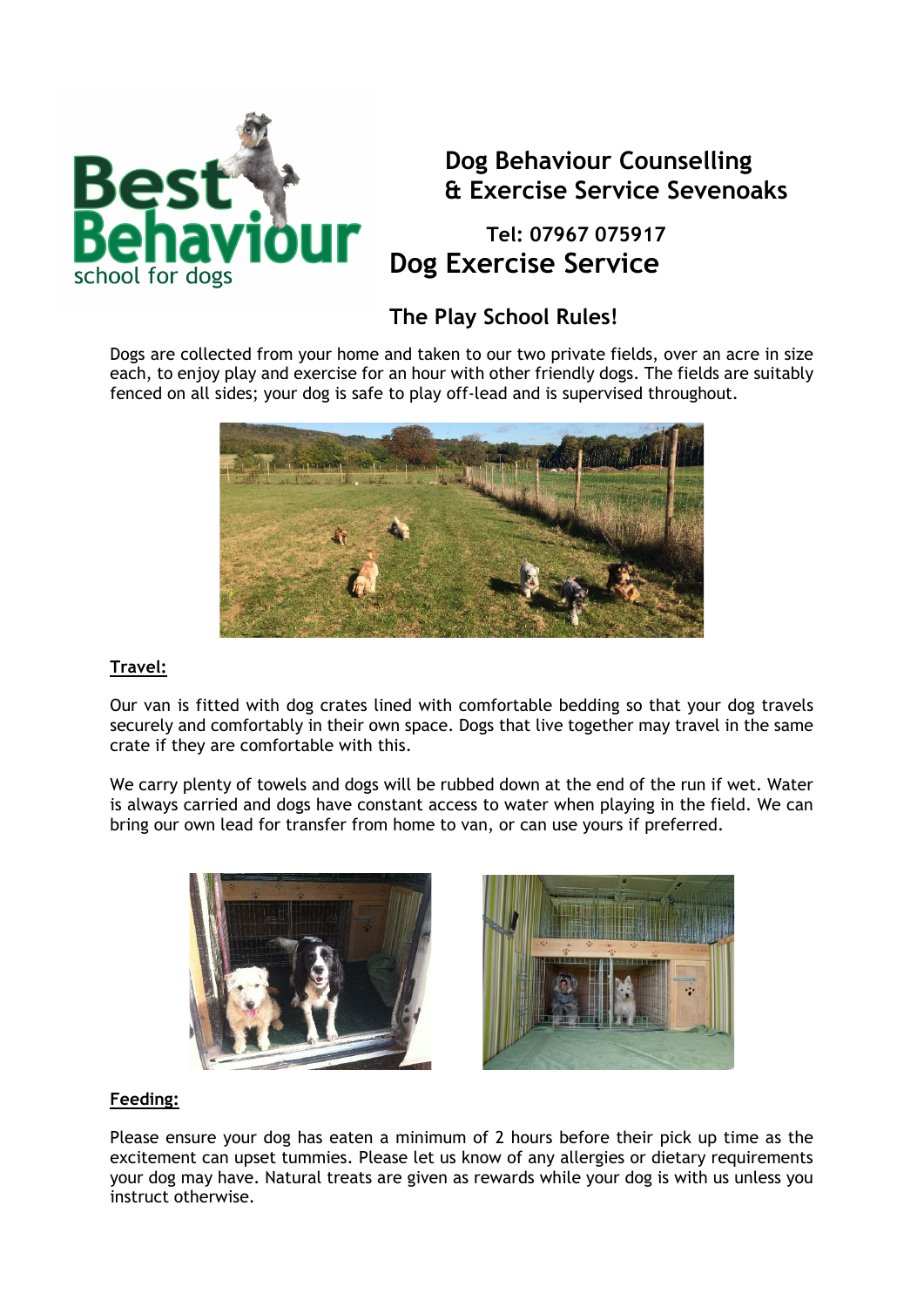### **Activity:**

During the hour we are in the field we encourage recall and discourage jumping up or mouthing. However, fun and games are the primary focus and your dog will be supervised and encouraged while they engage in appropriate play behaviours. Your dog can run to his heart's content and will be returned safely and happily exhausted, although perhaps a little mucky!



#### **Fees:**

The cost of a session is £22 for one dog or £35 for two dogs from the same household. Dogs attending more than one session per week will be charged full price for the first one, then a discounted rate for any additional sessions in the week. If dogs from the same household require separate crates to travel in the discount is at our discretion.

Fees can either be paid weekly by cash or an email invoice can be sent at the end of each month for payment by bank transfer to our account.

#### **Cancellation Policy:**

Please remember to let us know of any cancellations you need to make to your dogs attendance. **Cancellations must be made more than 24 hours before the day of your booked walk, otherwise they will be charged at the full rate.** 

#### **Keys:**

We are happy to collect and return your dog whilst you are out. This can be arranged using a key safe or safe place, or we can keep hold of your keys on a permanent basis. If we are to keep them, we will need to be provided with two sets, so that two team members can be key holders. This allows us to continue a reliable service if a team member is ill, on holiday or there is an emergency. Whilst keys are in our possession, we take every precaution to safeguard them, however if you choose to leave them in a key safe or safe place on your property, you do so at your own risk. All keys are kept securely, never alongside address details, and will never be used or passed to anyone outside of the Best Behaviour business.

#### **Severe Weather:**

Dog play school generally carries on whatever the weather, providing it is safe to do so. Whilst we are happy to walk your dog in rain, shine, wind or snow there are rare occasions where severe weather such as snow and ice make conditions too dangerous to risk driving. In which case we will make the decision to cancel the service for the day.

Unfortunately, due to the unpredictable nature of the British weather we may not be able to make that decision until the morning of the walk. It is therefore a good idea to have a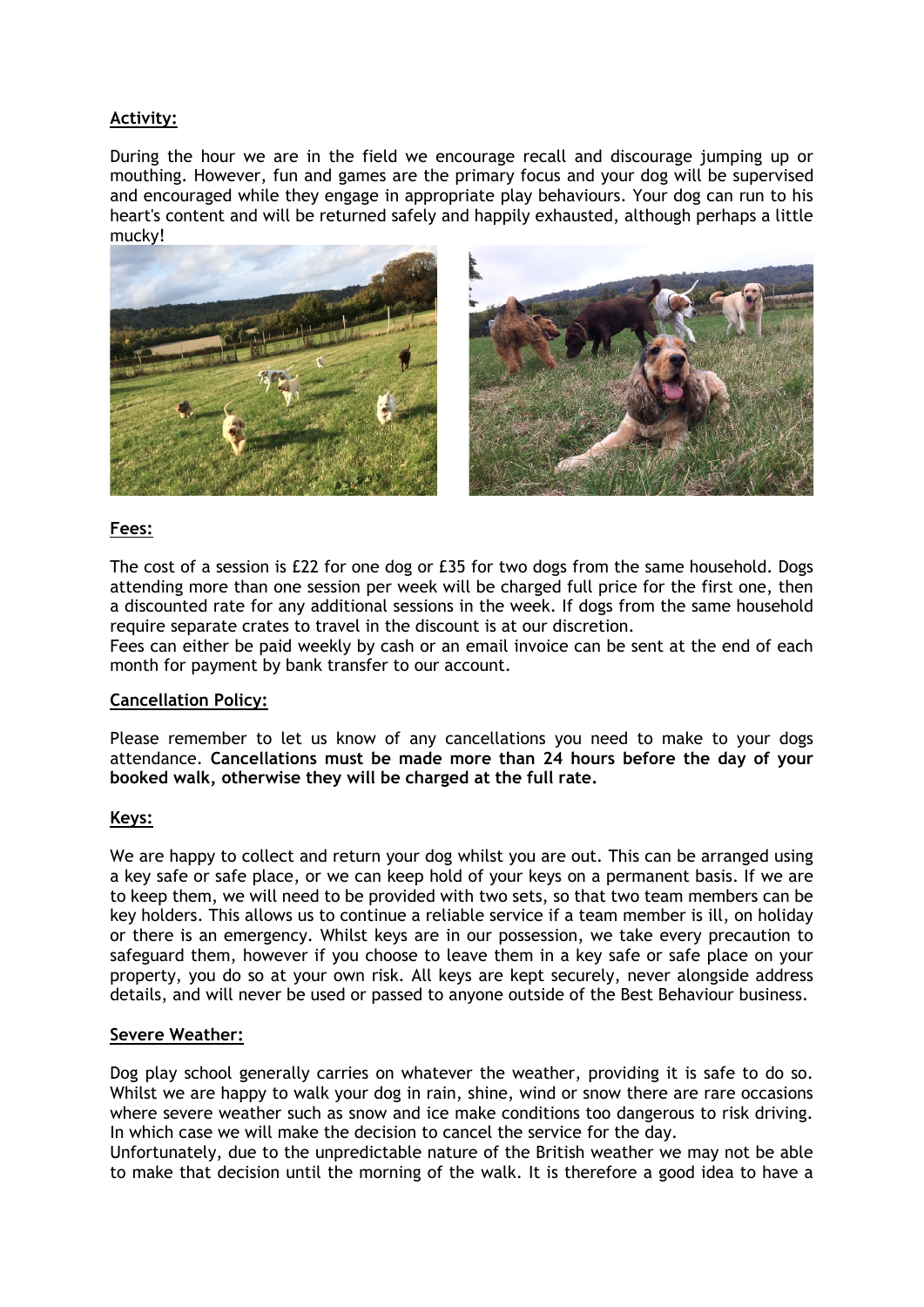contact nearby who could at least let your dog out into the garden if you are able to get out but we are unable to get to them.

Please also bear in mind that whilst conditions on main roads may be fine, our own roads, side roads and access to our field may not be! We never take these decisions lightly and will notify you via email, text or phone call as needed. You will not be charged for any sessions cancelled by us.

#### **Vaccinations:**

All dogs must be up to date with their annual vaccinations. This combines Distemper, Parvovirus, Infectious Canine Hepatitis and Leptospirosis. Ideally dogs should also receive the kennel cough vaccination as they will be mixing with other dogs (see below).

#### **Further Information on Kennel Cough:**

Kennel cough is the common term for an upper respiratory infection caused by a combination of the canine parainfluenza virus and the bacteria Bordetella bronchiseptica.

It is not always the same combination or strain that causes the illness - there are over 20 ever-mutating strains, as with when we have a 'cold' or the 'flu'. This means that even vaccinated dogs can be susceptible to the illness. Kennel cough is extremely contagious. It is spread via direct contact, contaminated surfaces and air droplets. Unfortunately symptoms may only appear 5-10 days after exposure and affected dogs may develop a harsh, dry, hacking cough, may run a temperature or go off their food. If your dog is coughing, and you suspect kennel cough, please **do not send your dog to play** and notify us as soon as possible. We take every precaution to prevent the spread of communicable diseases such as this.

#### **Neutering:**

Unfortunately, we cannot take uncastrated males over one year of age in our dog play sessions. Unneutered dogs who join the groups before they are a year old attend at our discretion, based on their behaviour towards others and the reaction towards them from the other dogs. We are understanding of the variety of reasons for neutering at different ages but implement this policy so as not to affect the balance of the group play sessions.

Females cannot attend while they are in season due to the dramatic impact on behaviour of both males and females. It is the owner's responsibility to inform us if their female has come into season. The length of time this lasts varies from female to female; we are happy to discuss this with you on an individual basis.

#### **Behaviour:**

Should we feel that your dog's behaviour is inappropriate, or is putting themselves, us or the other dogs in our care at risk; we will alert you of this as soon as possible. We reserve the right to refuse your dog's attendance if we feel it causes a problem within the group setting.